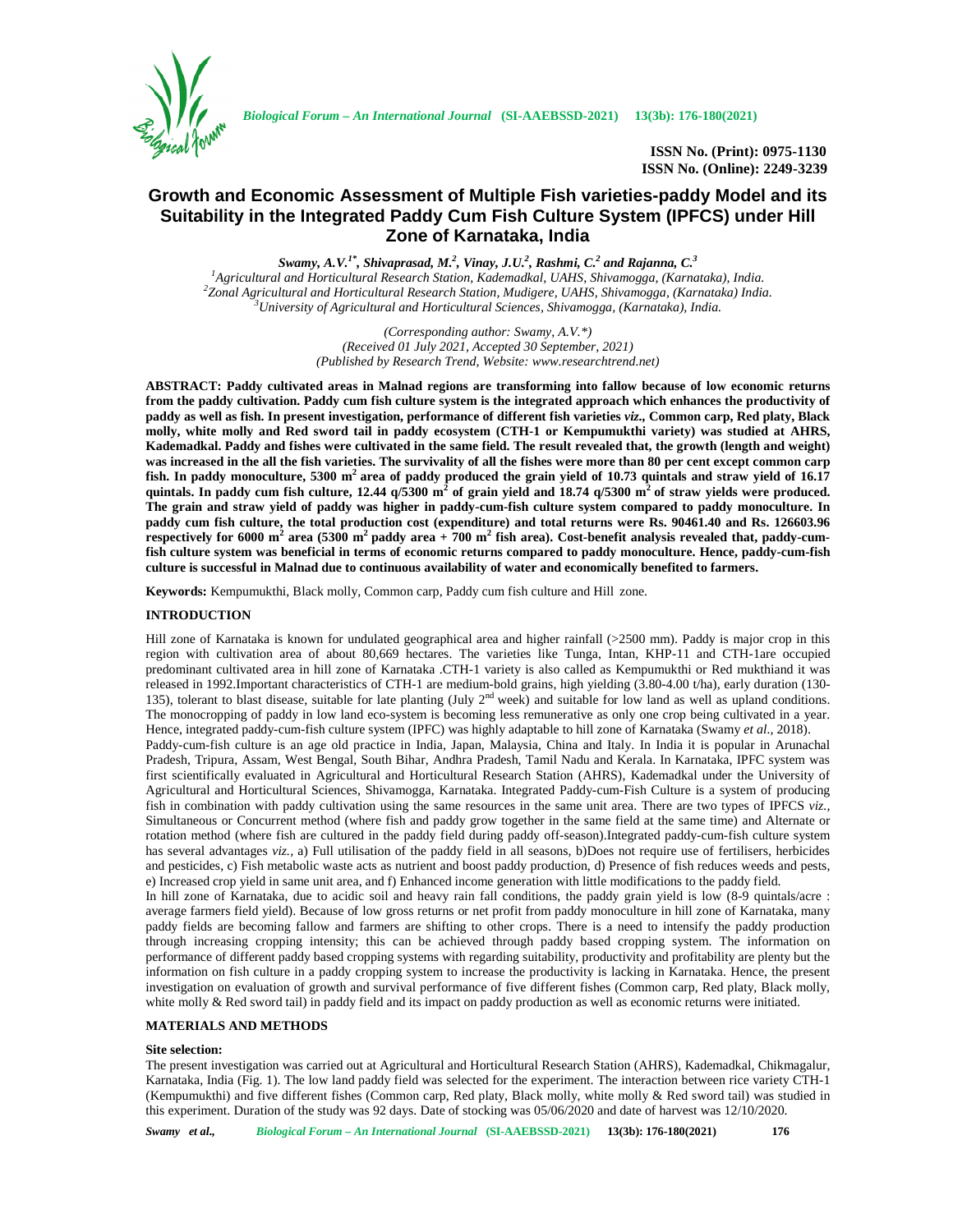#### **Allocation of Area :**

| Total area                           | $6000 \text{ m}^2$           |
|--------------------------------------|------------------------------|
| Area under common carp (trench area) | $700 \text{ m}$ <sup>-</sup> |
| Area under colour fishes*            | $216 \text{ m}^2$            |
| Area under paddy crop                | 5300 m                       |

\*Haphas were setup without disturbing or reducing the trench area

#### **Preparation of paddy plots:**

# **a) Bundh construction:**

The plots selected for paddy cum fish culture are normally prepared in the month of February by raising their embankment all along the plots. The paddy fields are suitable for fish culture at the areas because of strong bundh, which prevent leakage of water to retain water up to desired depth and also guarded the escape of cultivated fishes during the floods. The dykes should be built strong enough to make up the height due to geographical and topographic location of the paddy field. Inlet and outlets were covered with metal mesh.

### **b) Dressing of paddy field:**

After the completion of bundh construction the base of paddy fields are levelled with the help of spade and local made wooden plates called manr. Manual weeding was done based on need followed by construction of irrigated channel for easy passage, storage and draining of water. There are 7 channels constructed at the middle of paddy field for water management. That channel divides the paddy field perpendicular and horizontally. The former serve as entry of water required for the field and the later as outlets, one which remains at the bottom side of the dykes is meant for draining out the water for harvesting paddy crops and fishes. The remaining outlet constructed at the middle height of the dykes is meant for maintaining desirable water depth. Once the dressing work is over, the paddy field is ready for transplantation of rice seedling and fish seed stocking. However, the stocking of fish seed is done after 10-15 days of transplantation of rice seedling from its nursery bed.



**Fig. 1.** Field view of the experiment.

**Source of fish seed:** The fish seeds were collected from Inland Fisheries Division, Zonal Agricultural and Horticultural Research Station, Mudigere, Chikmagalur district, Karnataka.

#### **Stocking of fish seeds:**

Before releasing of fish seed to paddy field the paddy transplantation from rice seed beds to main paddy fields is done in the month of July, and there after paddy is left for 25 days for strengthening of paddy roots. Common carp was stocked in the trench area of 700 m<sup>3</sup> @ 30 fish fingerlings /m<sup>3</sup>. The colour fishes *viz.*, Red platy, Black molly, White molly and Red sword tail were stocked in the Nylon hapa having an area of 18 m<sup>2</sup>  $\omega$  30 fisher lings /m<sup>3</sup>.

#### **Tieing of Nylon haphas :**

The nylon haphas (6 m length: 3 m width: 1 m depth) were tied for rearing of colour fishes (Fig. 2 and 3). The fish varieties used for experiment were Gold fish (*Carassius auratus*), Koi carp (*Cyprinus rubrofuscus*), Red platy (*Xiphophorus Maculatus*), Common carp (*Cyprinus carpio*), Black molly (*Poeciliasphenops*) and Red swordtail (*Xiphophorus hellerii*).



**Fig. 2.** Tieing of haphasin paddy field.

**Paddy field preparation:** Paddy field was ploughed by using tiller and levelled by using leveller. Simultaneously the sides of the bunds were trimmed. Paddy field was fertilised with farm yard manure @ 3000 kg/1000 m<sup>2</sup>. CTH-1 paddy seeds were sown separately in nursery and raised the seedlings. 21 days old paddy seedlings were planted manually. After 25 days of after transplanting, fish fingerlings were released. No chemical fertiliser and insecticides were used for paddy field. Finally, paddy crop was manually harvested and processed.

**Water management:** The inlet and outlet of the pipes were covered with nylon mesh. The water level in the paddy field was maintained one inch above the ground level. Upper surface of study area was covered with bird scaring net. Agriculture lime was applied @20 g/m<sup>2</sup>. After three days, raw cow dung slurry was applied to the trench area @ 300 g/m<sup>2</sup> before stocking the fish seeds. After stocking the fish seeds, lime was applied @ 2  $g/m^2$ /month and 100 g of raw cow dung slurry/m<sup>2</sup>/month was applied. Feed and feeding: Floating fish feedhaving28% Crude protein was used as feed @ 10 % of their body weight.

*Swamy et al., Biological Forum – An International Journal* **(SI-AAEBSSD-2021) 13(3b): 176-180(2021) 177**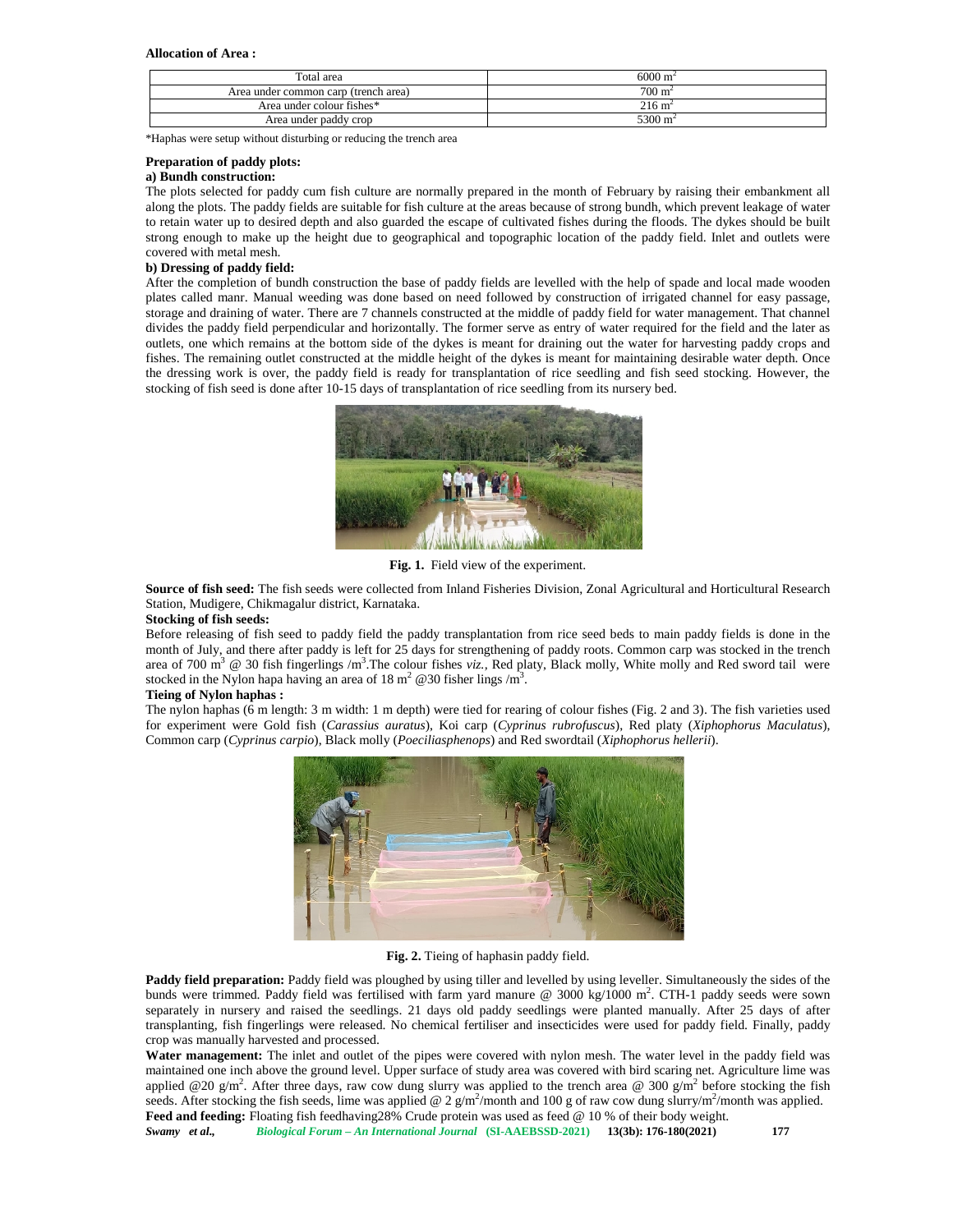#### **Water quality parameters:**

Water quality parameters viz., temperature, pH, dissolved oxygen and colour of water were recorded once in month. **Harvesting:**

Gears use for harvesting fishes is simple bamboo made basket called cane/bamboo. The fish culture for the period of 3-4 months in rice field, a production of 200-300 Kgs/ha achieved and while fish grown for the period of 5-6 months; 400-500Kgs/ha yield has been reported in the same season. Methodology used for harvesting used for harvesting, first the water is drained through outlet pipe, and thus allowing fishes and water accumulated in mid channel of paddy field, thereby the fishes are caught with the help of tasing puda, hand picking etc. and then stocking in large plastic bucket in live condition. After completion of fish harvesting the paddy harvesting followed. Normally paddy harvesting is made last part of Sept. & Oct. The paddy production range from 3500-4500 Kgs/ha from the same plot of land.

**Measurement and Analysis:** The growth performance of fish seeds was recorded once in a month. At the end of the study, water was drained and collected the fish seeds. The individual length and weight of each fish were recorded. Further, survival percentage and net production were calculated.

**Marketing:** Fish harvested from the paddy field are marketed at the local market a live or fresh condition because of high market demand, live fish sold @ Rs. 120/- per Kg and fresh fish @ 100/- per Kg. during the lean season, the market price fluctuates. Marginal fish farmer sell their produce in fish market or in the paddy field itself. During the peak season, the fish production from these paddy fields also reaches in the capital markets. During the due rearing period paddy and fish no chemical insecticide/ pesticide/ fertilizer apply in the entire paddy field.



**Fig. 3.** Setup of haphas for colour fish rearing in IPFCS Unit.

# **RESULTS AND DISCUSSIONS**

The paddy cum fish cultivation can be practiced where paddy fields are waterlogged for about 3 to 8 months in the year (Pullin et *al.*, 1989). Paddy cum fish cultivation is beneficial for the farmers as integrated farming system reduces the problem of low returns. The monoculture of paddy and fishes increases the cost of cultivation but if it is integrated, the cost of cultivation decreases and economic returns increases. The influence of different fish varieties cultivation in paddy field on water quality parameters was studied. The temperature, pH and dissolved oxygen ranges were in permissible range. After completion of the study period, water was completely drained and collected the fish seeds (Table 1).

| Parameters/<br><b>Treatments</b> | Common carp | Red platy   | Black molly | White molly | Red sword tail |
|----------------------------------|-------------|-------------|-------------|-------------|----------------|
| Water Temperature<br>(°C)        | 23.00-26.00 | 24.00-26.50 | 24.00-26.00 | 24.00-27.00 | 24.00-26.00    |
| pH                               | 7.00-7.20   | 7.00-7.50   | 7.00-7.50   | 6.90-7.00   | 7.00-7.50      |
| Dissolved<br>oxygen(mg/lt)       | 3.20-4.20   | 3.60-4.50   | 3.50-4.20   | 3.50-4.00   | 4.50-4.80      |
| Sechhi disc reading<br>(Cm)      | 20.00-23.00 | 22.00-24.00 | 21.00-23.00 | 22.00-24.00 | 23.00-25.00    |

**Table 1: Water quality parameters recorded during experimental period.**

The individual length and weight of each fish was recorded. The length and weight of black molly increased from 2.50 cm and 2.10 g to 4.60 cm and 4.80 g respectively. The length and weight of white molly increased from 2.50 cm and 2.00 g to 4.50 cm and 4.50 g respectively. The length and weight of Red platy increased from 2.50 cm and 2.00 g to 4.10 cm and 4.30 g respectively. The length and weight of Red sword tail increased from 2.50 cm and 2.20 g to 5.20 cm and 5.10 g respectively. The length and weight of common carp increased from 1.50 cm and 1.20 g to 4.10 cm and 4.30 g respectively. The survivality of black molly, white molly, Red platy, Red sword tail and common carp was 87.00 %, 86.00 %, 85.00 %, 80.00 % and 57.00 % respectively (Table 2).

**Table 2: Growth performance of different fish varieties in paddy cum fish culture ecosystem.**

| <b>Fish Varieties</b> | Parameter     | <b>Initial</b>  | Final           | Net gain        | Survival $(\% )$ |
|-----------------------|---------------|-----------------|-----------------|-----------------|------------------|
|                       | Length $(cm)$ | $2.50 \pm 0.02$ | $4.60 \pm 0.08$ | $2.10 \pm 0.05$ | $87.00 \pm 0.98$ |
| Black molly           | Weight $(g)$  | $2.10 \pm 0.06$ | $4.80 \pm 0.10$ | $2.70 \pm 0.08$ |                  |
|                       | Length $(cm)$ | $2.50 \pm 0.05$ | $4.50 \pm 0.09$ | $2.00 \pm 0.08$ | $86.00 \pm 1.22$ |
| White molly           | Weight $(g)$  | $2.00 \pm 0.02$ | $4.50 \pm 0.07$ | $2.50 \pm 0.04$ |                  |
| Red platy             | Length $(cm)$ | $2.50 \pm 0.02$ | $4.10 \pm 0.11$ | $1.60 \pm 0.09$ | $85.00 \pm 1.09$ |
|                       | Weight $(g)$  | $2.00 \pm 0.05$ | $4.30 \pm 0.13$ | $2.30 \pm 0.12$ |                  |
| Red sword tail        | Length $(cm)$ | $2.50 \pm 0.03$ | $5.20 \pm 0.18$ | $2.70 \pm 0.13$ | $80.00 \pm 0.88$ |
|                       | Weight $(g)$  | $2.20 \pm 0.02$ | $5.10 \pm 0.10$ | $2.90 \pm 0.08$ |                  |
| Common carp           | Length (cm)   | $1.50 \pm 0.08$ | $4.10 \pm 0.11$ | $2.60 \pm 0.10$ | $57.00 \pm 1.17$ |
|                       | Weight $(g)$  | $1.20 + 0.05$   | $4.30 + 0.09$   | $3.10 \pm 0.06$ |                  |

*Swamy et al., Biological Forum – An International Journal* **(SI-AAEBSSD-2021) 13(3b): 176-180(2021) 178** After completion of the study period, the paddy was also harvested and yield was analysed. In paddy monoculture,  $5300 \text{ m}^2$  area of paddy produced the grain yield of 10.73 quintals and straw yield of 16.17 quintals. In paddy cum fish culture,  $12.44 q/5300 m<sup>2</sup>$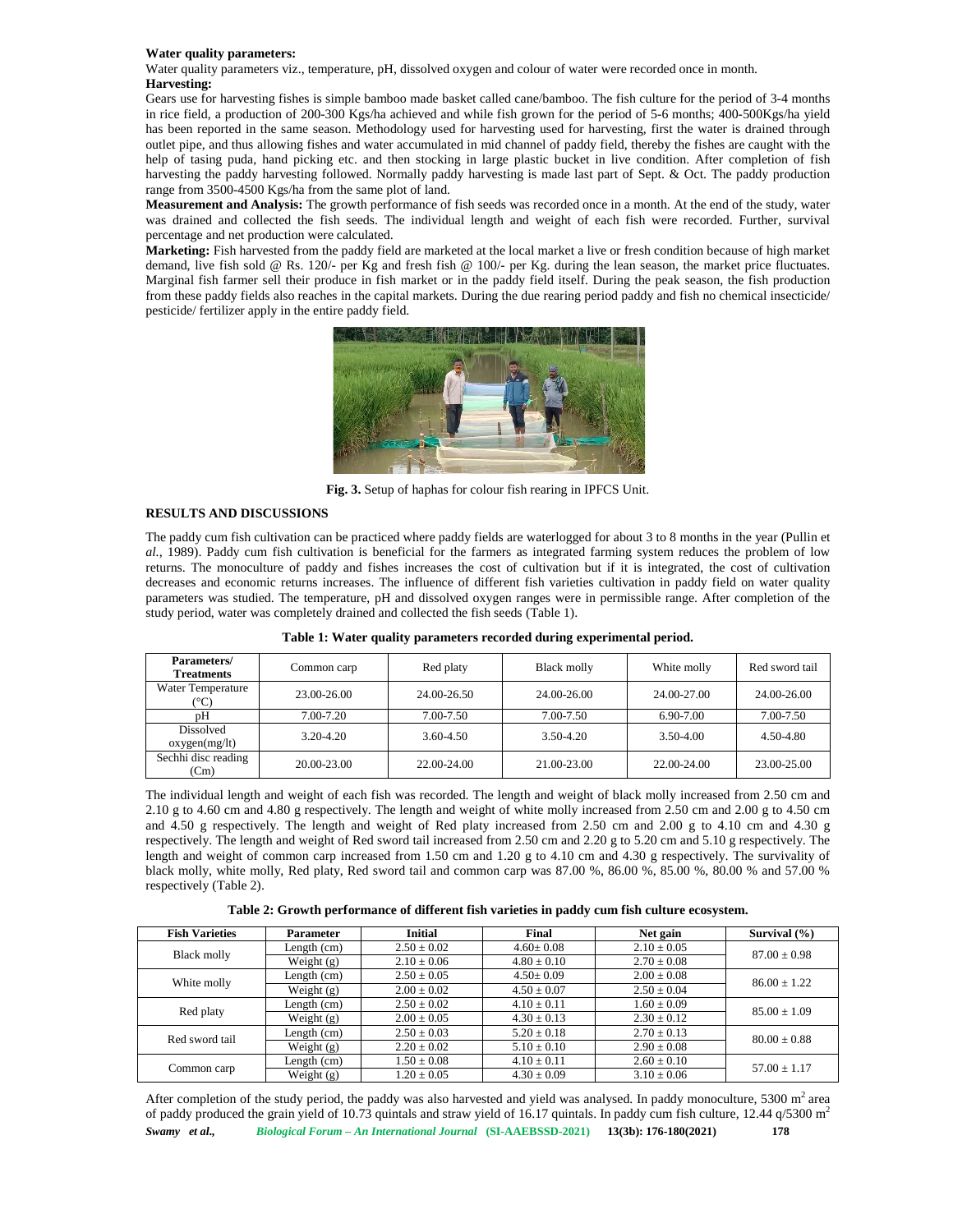of grain yield and 18.74  $q/5300$  m<sup>2</sup> of straw yield were produced (Table 3). Similarly, Mohanty *et al.* (2004) evaluated the performance of rice-fish integration model in rainfed medium land eco-system for 3 years (1999 to 2001). They reported that, faster growth rate of fishes (*Catlacatla, Cyprinus carpio, Cirrhinusmrigula* and *Labeorohita*) and higher paddy yield in integrated fish-paddy system. Similarly, Caguan *et al.* (2000) studied the integrated fish-azolla-rice system. Kurup and Ranjeet (2002) studied the performance of fresh water prawn with rice farming in Kuttinad, India. Shingare *et al*. (2020) studied the role of paddy cum fish culture as an additional economic return in Konkan region of Maharashtra. They reported that, They reported that, under the integrated culture system, the common carp fish production of 149 kg/ha was harvested in 90 days period without any providing any artificial feed to fishes with increase in yield of rice by 38% in the rice plot with fish culture than in case of the plot with rice cultivation alone.

|  |  |  |  | Table 3: Yield of paddy in the experiments. |
|--|--|--|--|---------------------------------------------|
|--|--|--|--|---------------------------------------------|

| Sr. No.  | Treatment              | <b>Yield/5300 m<sup>-</sup></b> |                    | <b>Yield/Acre</b>  |                    |
|----------|------------------------|---------------------------------|--------------------|--------------------|--------------------|
|          |                        | Grain vield                     | <b>Straw vield</b> | <b>Grain vield</b> | <b>Straw vield</b> |
|          | Paddy alone            | 10.73 a                         | 16.17 a            | 8.10 a             | 12.21 c            |
| <u>.</u> | Paddy cum fish culture | 12.44 a                         | 18.74 a            | 9.39 a             | 14.15 c            |

**Cost-Benefit analysis:** In paddy monoculture, the total production cost (expenditure) and total returns were Rs. 30334.50 and Rs. 39,120.46 respectively for 5300  $m^2$  area. In paddy cum fish culture, the total production cost (expenditure) and total returns were Rs. 90461.40 and Rs. 126603.96 respectively for 6000 m<sup>2</sup> area (5300 m<sup>2</sup> paddy area + 700 m<sup>2</sup> fish area) (Table 4 and 5). The net profit in paddy monoculture and paddy cum fish culture was Rs. 8785.96 and Rs. 36142.56 respectively (Table 6). The results of the paddy cum fish culture experiment were demonstrated to the Malnad farmers along with technical consultation (Fig. 4). Similarly, Saikia *et al.* (2015) analysed the economics of paddy cum fish culture in Sivsagar, Assam, India. They reported that, paddy cum fish culture was more economical compared to paddy monoculture.

|  |  |  | Table 4: Production cost (in Rs.) of paddy cum fish culture and paddy monoculture. |
|--|--|--|------------------------------------------------------------------------------------|
|--|--|--|------------------------------------------------------------------------------------|

| Input variable                                | Paddy monoculture<br>for 5300 (paddy) $m^2$<br>area<br>(Rs.) | Paddy cum fish culture for 5300<br>$\text{(paddy)} + 700 \text{ (fish)} \text{ m}^2 = 6000 \text{ m}^2$<br>area<br>(Rs.) |
|-----------------------------------------------|--------------------------------------------------------------|--------------------------------------------------------------------------------------------------------------------------|
|                                               | <b>Operational cost</b>                                      |                                                                                                                          |
| Lime and its application $(124.2 \text{ kg})$ |                                                              | 1490.40                                                                                                                  |
| Cost of fingerlings                           |                                                              |                                                                                                                          |
| a) Common carp (21000 No. $\times$ 0.33Rs.)   |                                                              | 6930.00                                                                                                                  |
| b) Black molly (1620 No. $\times$ 5 Rs.)      |                                                              | 8100.00                                                                                                                  |
| c) White molly (1620 No. $\times$ 5 Rs.)      |                                                              | 8100.00                                                                                                                  |
| d) Red platy (1620 No. $\times$ 5 Rs.)        |                                                              | 8100.00                                                                                                                  |
| e) Red sword tail (1620 No. $\times$ 5 Rs.)   |                                                              | 8100.00                                                                                                                  |
| Fish Feed and Feeding                         |                                                              | 13682.00                                                                                                                 |
| Raw cow dung                                  |                                                              | 3500.00                                                                                                                  |
| Other miscellaneous charges                   |                                                              | 5000.00                                                                                                                  |
| Cost of cultivation of Rice                   | 30334.50                                                     | 27459.00                                                                                                                 |
| Total                                         | Rs. 30334.50                                                 | Rs. 90461.40                                                                                                             |

Note : Cost of 12 haphas (Rs.10800) and Trench preparation and levelling (Rs. 16000) are the permanent expenditure cost. Theses will remain for subsequent years of cultivation and these are balanced in subsequent second year onwards.

#### **Table 5: Total returns (in Rs.) from paddy cum fish culture and paddy monoculture.**

| <b>Particulars</b>                                                 | Paddy monoculture<br>for 5300 (paddy) $m2$ area<br>(Rs.) | Paddy cum fish culture for $5300$ (paddy) + $700$<br>(fish) $m^2$ =6000 m <sup>2</sup> area<br>(Rs.) |
|--------------------------------------------------------------------|----------------------------------------------------------|------------------------------------------------------------------------------------------------------|
| Common carp fish returns (11970 No. $\times$ Rs. 2)                |                                                          | 23940.00                                                                                             |
| Black molly fish returns $(1407 \text{ No.} \times \text{Rs.} 10)$ |                                                          | 14070.00                                                                                             |
| White molly (1392 No. $\times$ Rs. 10)                             |                                                          | 13920.00                                                                                             |
| Red Platy (1377 No. $\times$ Rs. 10)                               |                                                          | 13770.00                                                                                             |
| Red sword tail (1296 No. $\times$ Rs. 12)                          |                                                          | 15552.00                                                                                             |
| Paddy grain yield returns                                          | 32190.00 $(10.73 \text{ g} \times \text{Rs. } 3000)$     | 37320.00 $(12.44 \text{ g} \times \text{Rs. } 3000)$                                                 |
| Paddy straw yield returns                                          | 6930.46                                                  | 8031.96                                                                                              |
| <b>Total</b>                                                       | Rs. 39,120.46                                            | Rs. 1,26,603.96                                                                                      |

**Table 6: Profit comparison between paddy cum fish culture and paddy monoculture.**

|                            | $\cdots$<br>$\sim$<br>fotal<br>Expenditure | m<br>l'otal return            | <b>Net Profit</b>                                  |
|----------------------------|--------------------------------------------|-------------------------------|----------------------------------------------------|
| <b>Paddy Monoculture</b>   | 30334.50<br>$\sim$<br>Rs.                  | 120.46<br>$\sim$<br>30<br>Rs. | 8785.96<br>$\sim$<br>ĸ.                            |
| Padd<br>7 cum fîsh culture | 90461.40<br>$\sim$<br>Rs.                  | :6.603.96<br>INS.             | $\sim$ $\sim$ $\sim$<br>$-2611$<br>Rs.<br>20142.20 |



**Fig. 4.** Demonstration of IPFCS experiment to farmers.